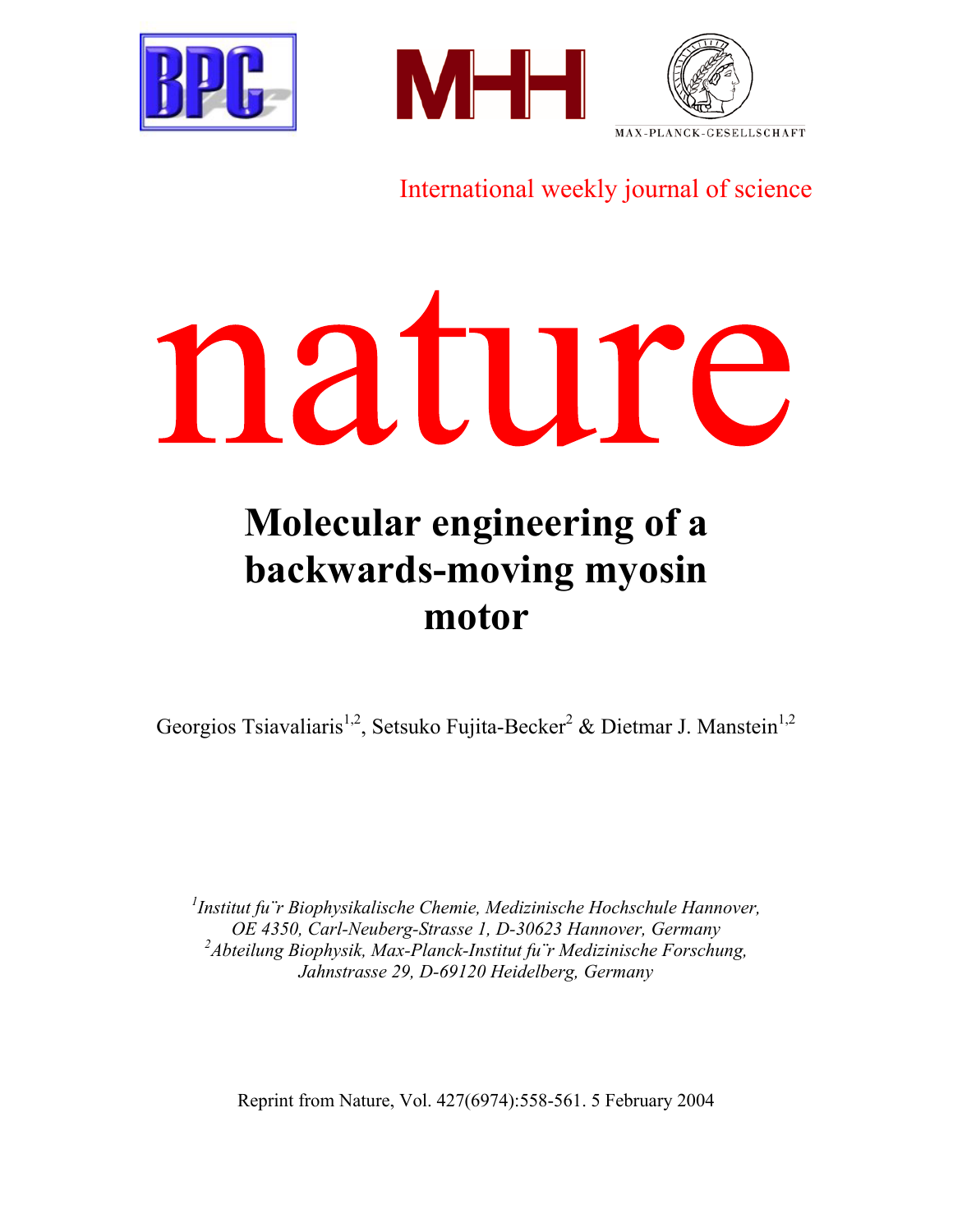# letters to nature

proteinase K (50  $\mu$ g ml<sup>-1</sup>) at 37 °C for 30 min and subjected to phenol-chloroform extraction, and RNA was recovered by ethanol precipitation. RNAs were separated by 10% PAGE and analysed by northern blotting with  $\left[\alpha^{-32}P\right] GTP$ -labelled antisense U1, U2, U4, U5 and U6 snRNA probes<sup>25</sup>.

#### Gel-shift assays

Gel-shift assays were done as described<sup>17</sup> except that  $\beta$ -globin RNA was used in the splicing assays. Recombinant His-tagged ASF/SF2, SRp38 and dSRp38 were prepared from recombinant baculovirus-infected Sf9 cells. ASF/SF2 (240 ng), pre-mRNA (16 ng), U1 snRNP (600 ng), dSRp38 (2–5 ng) and SRp38 (5 ng) was incubated under splicing conditions, except that ATP and creatine phosphate were omitted. Where indicated, dSRp38 or SRp38 was pre-incubated with U1 snRNP at 4 °C for 5 min, and reaction mixtures were incubated at 30  $^{\circ}$ C for 5 min. Heparin was then added to a concentration of 0.5 mg ml<sup> $^{-1}$ </sup> and reaction mixtures were incubated at 30 °C for an additional 5 min. We loaded samples on 4% acrylamide:bisacrylamide (80:1) gels containing 50 mM Tris and 50 mM glycine, and electrophoresis was done at  $14$  V cm<sup>-1</sup> for 3 h.

Details of western blotting, SRp38 depletion, splicing and generation of SRp38 deficient cells are given in the Supplementary Information.

Received 11 September; accepted 11 December 2003; doi:10.1038/nature02288.

- 1. Yost, H. J., Petersen, R. B. & Lindquist, S. RNA metabolism: strategies for regulation in the heat shock response. Trends Genet. 6, 223–227 (1990).
- 2. Yost, H. J. & Lindquist, S. RNA splicing is interrupted by heat shock and is rescued by heat shock protein synthesis. Cell 45, 185–193 (1986).
- 3. Bond, U. Heat shock but not other stress inducers leads to the disruption of a subset of snRNPs and inhibition of in vitro splicing in HeLa cells. EMBO J. 7, 3509–3518 (1988).
- 4. Shukla, R. R., Dominiski, Z., Zwierzynski, T. & Kole, R. Inactivation of splicing factors in HeLa cells subjected to heat shock. J. Biol. Chem. 265, 20377–20383 (1990).
- 5. Utans, U., Behrens, S. E., Luhrmann, R., Kole, R. & Kramer, A. A splicing factor that is inactivated during in vivo heat shock is functionally equivalent to the [U4/U6.U5] triple snRNP-specific proteins. Genes Dev. 6, 631–641 (1992).
- 6. Gattoni, R.et al. The human hnRNP-M proteins: structure and relation with early heat shock-induced splicing arrest and chromosome mapping. Nucleic Acids Res. 24, 2535–2542 (1996).
- 7. Mahe, D. et al. Cloning of human 2H9 heterogeneous nuclear ribonucleoproteins. Relation with splicing and early heat shock-induced splicing arrest. J. Biol. Chem. 272, 1827–1836 (1997).
- 8. Bond, U. & James, T. C. Dynamic changes in small nuclear ribonucleoproteins of heat-stressed and thermotolerant HeLa cells. Int. J. Biochem. Cell Biol. 32, 643–656 (2000).
- 9. Graveley, B. R. Sorting out the complexity of SR protein functions. RNA 6, 1197–1211 (2000).
- 10. Manley, J. M. & Tacke, R. SR proteins and splicing control. Genes Dev. 10, 1569–1579 (1996).
- 11. Shin, C. & Manley, J. L. The SR protein SRp38 represses splicing in M phase cells. Cell 111, 407–417 (2002).
- 12. Arrigo, A. P. & Ahmad-Zadeh, C. Immunofluorescence localization of a small heat shock protein (Hsp23) in salivary gland cells of Drosophila melanogaster. Mol. Gen. Genet. 184, 73–79 (1981).
- 13. Velazquez, J. M. & Lindquist, S. Hsp70: nuclear concentration during environmental stress and cytoplasmic storage during recovery. Cell 36, 655–662 (1984).
- 14. Caputi, M., Mayeda, A., Krainer, A. R. & Zahler, A. M. hnRNPA/B proteins are required for inhibition of HIV-1 pre-mRNA splicing. EMBO J. 18, 4060–4067 (1999).
- 15. Xiao, S. H. & Manley, J. L. Phosphorylation of the ASF/SF2 RS domain affects both protein–protein and protein–RNA interactions and is necessary for splicing. Genes Dev. 11, 334–344 (1997).
- 16. Xiao, S. H. & Manley, J. L. Phosphorylation–dephosphorylation differentially affects activities of splicing factor ASF/SF2. EMBO J. 17, 6359–6367 (1998).
- 17. Kohtz, J. D. Protein-protein interactions and 5'-splice-site recognition in mammalian mRNA precursors. Nature 368, 119–124 (1994).
- 18. Wang, J., Takagaki, Y. & Manley, J. L. Targeted disruption of an essential vertebrate gene: ASF/SF2 is required for cell viability. Genes Dev. 10, 2588–2589 (1996).
- 19. Wang, J., Xiao, S. H. & Manley, J. L. Genetic analysis of the SR protein ASF/SF2: interchangeability of RS domains and negative control of splicing. Genes Dev. 12, 2222–2233 (1998).
- 20. Fukagawa, T., Regnier, V. & Ikemura, T. Creation and characterization of temperature-sensitive CENP-C mutants in vertebrate cells. Nucleic Acids Res. 29, 3796–3803 (2001).
- 21. Nakai, A. & Ishikawa, T. Cell cycle transition under stress conditions controlled by vertebrate heat shock factors. EMBO J. 20, 2885–2895 (2001).
- 22. Vogel, J. L., Parsell, D. A. & Lindquist, S. Heat-shock proteins Hsp104 and Hsp70 reactivate mRNA splicing after heat inactivation. Curr. Biol. 5, 306–317 (1995).
- 23. Labourier, E. et al. Antagonism between RSF1 and SR proteins for both splice-site recognition in vitro and Drosophila development. Genes Dev. 13, 740–753 (1999).
- 24. Dubois, M. F. et al. Heat shock of HeLa cells inactivates a nuclear protein phosphatase specific for dephosphorylation of C-terminal domain of RNA polymerase II. Nucleic Acids Res. 27, 1338–1344 (1999).
- 25. Hall, K. B. & Konarska, M. M. The 5<sup>'</sup> splice site consensus RNA oligonucleotide induces assembly of U2/U4/U5/U6 small nuclear ribonucleoprotein complexes. Proc. Natl Acad. Sci. USA 89, 10969–10973 (1992).

#### Supplementary Information accompanies the paper on www.nature.com/nature.

Acknowledgements We thank Z. Chen, T. Kashima, S. Bush, Y. Shi and X. Li for plasmids and discussion; A. Norris and A. Doty for technical assistance; I. Boluk for help preparing the manuscript; R. Luhrmann and B. Kastner for purified U1 snRNP; and W. van Venrooij for antibodies against U1-70K. This work was supported by a grant from the NIH.

Competing interests statement The authors declare that they have no competing financial interests.

**Correspondence** and requests for materials should be addressed to LL.M. (ilm2@columbia.edu).

# Molecular engineering of a backwards-moving myosin motor

..............................................................

#### Georgios Tsiavaliaris<sup>1,2</sup>, Setsuko Fujita-Becker<sup>2</sup> & Dietmar J. Manstein<sup>1,2</sup>

<sup>1</sup>Institut für Biophysikalische Chemie, Medizinische Hochschule Hannover, OE 4350, Carl-Neuberg-Strasse 1, D-30623 Hannover, Germany <sup>2</sup> Abteilung Biophysik, Max-Planck-Institut für Medizinische Forschung, Jahnstrasse 29, D-69120 Heidelberg, Germany

............................................................................................................................................................................. All members of the diverse myosin superfamily have a highly conserved globular motor domain that contains the actin- and nucleotide-binding sites and produces force and movement<sup>1,2</sup>. The light-chain-binding domain connects the motor domain to a variety of functionally specialized tail domains and amplifies small structural changes in the motor domain through rotation of a lever arm<sup>3,4</sup>. Myosins move on polarized actin filaments either forwards to the barbed  $(+)$  or backwards to the pointed  $(-)$  end<sup>5,6</sup>. Here, we describe the engineering of an artificial backwards-moving myosin from three pre-existing molecular building blocks. These blocks are: a forward-moving class I myosin motor domain, a directional inverter formed by a fourhelix bundle segment of human guanylate-binding protein-1 and an artificial lever arm formed by two  $\alpha$ -actinin repeats. Our results prove that reverse-direction movement of myosins can be achieved simply by rotating the direction of the lever arm 180°.



Figure 1 Mechanical models for myosin-based forwards and backwards movement. a, The translational movement of the tip of a lever (black arrow) depends on the angle of rotation and the direction in which the lever projects away from the axis of rotation. **b**, Simply by attaching the lever to the opposite site of the axis of rotation, the same rotation leads to a reversal of the translational movement of the lever. c, Power-stroke of a conventional barbed  $(+)$ -end-directed myosin. The converter region (blue) redirects the lever arm (green) such that it moves tangentially to the long axis of the actin filament (see also top views in Fig. 2). **d**, The insertion of an appropriately shaped domain (red) between the converter region and the lever arm reverses the direction of the power stroke and produces a pointed  $(-)$ -end-directed myosin. The myosin motor domain is shown in grey. The movement of the lever arm and force generation occur concomitantly with the release of ATP hydrolysis products. Additionally, myosin-based movement requires cyclic, ATP-dependent detachment and reattachment to actin filaments.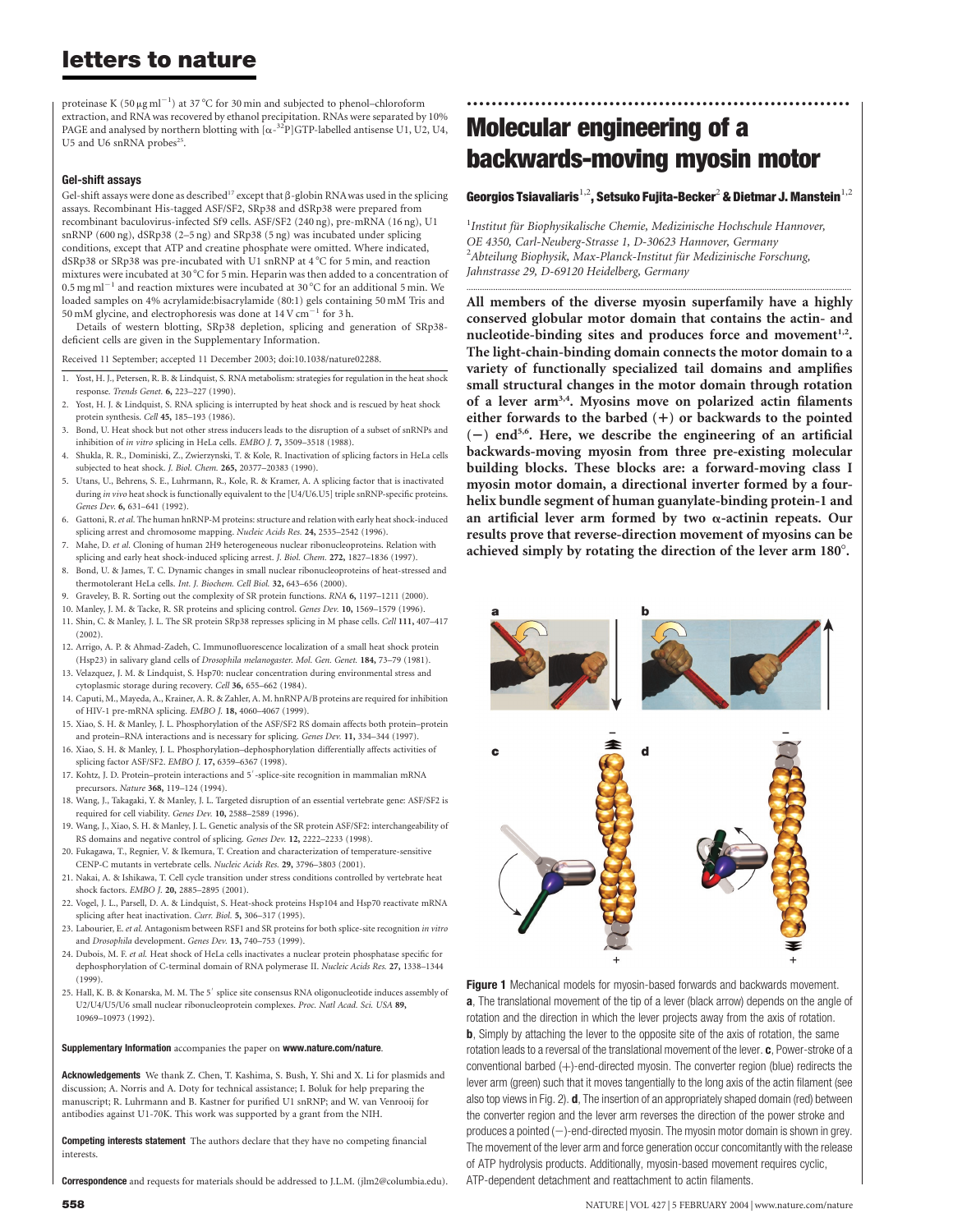Most myosins move towards the barbed  $(+)$  end of actin filaments, but recent studies have established that at least one member of the family, myosin VI, moves towards the pointed  $(-)$ end<sup>5</sup>. The structural basis for reverse-direction movement has not been established. Two mechanisms for achieving reversal of myosin motility on the inherently polar actin filament have been suggested. On the basis of direct functional assays, electron microscopy and sequence analysis, Sweeney and co-workers proposed a model whereby reversal is achieved by rotating the lever arm in the opposite direction to conventional myosin lever arm movement<sup>5</sup> (Fig. 1). Ikebe and co-workers, however, measured the motile properties of chimaeric constructs and proposed that the core of the motor domain is the sole determinant of directionality<sup>6</sup>.

To test whether rotating the lever arm  $180^\circ$  can itself produce reversal of directionality, we used molecular-engineering techniques. The constructs were based on the motor domain of the Dictyostelium class I myosin MyoE, which consists of 698 amino acids and will be referred to as E698. The structure of E698 is similar to that of conventional myosins<sup>7</sup>, but it lacks an amino-terminal SH3-like subdomain. The absence of this subdomain prevents steric clashes between the motor domain and the engineered lever arm. Additionally, E698 produces a larger power stroke by moving the attached lever arm through a larger angle than the wild-type form does7,8. To rotate the lever arm in the opposite direction, we attached a four-helix bundle to the carboxy-terminal helix emerging from E698. The four-helix bundle comprises residues Leu 410 to Glu 508 of human guanylate-binding protein-1 (hGBP), the N-terminal tripeptide Arg-Glu-Met and a C-terminal Arg residue. The hGBP four-helix bundle, the structure of which has been determined to 1.8 Å resolution<sup>9</sup>, is an ideal building block for achieving rotation of the lever arm. It is a highly rigid structure whose orientation, after

fusion with the C-terminal helix of E698, can be accurately predicted. This fusion produces a forwards-stepping lever arm that is 4 nm in length and has the same orientation as the native LCBD (see Fig. 2).

A backwards-stepping lever arm 12 nm in length was created by the fusion of repeats 1 and 2 of  $\alpha$ -actinin to the C-terminal helix of the hGBP four-helix bundle, which projects in the opposite direction to the helix emerging from the motor domain (see Supplementary movie 1). Previously, we have shown that the light-chainbinding domain (LCBD) of myosin II can be functionally replaced by building blocks consisting of two  $\alpha$ -actinin repeats (2R) acting as an artificial lever arm<sup>10-12</sup>. We have also solved the structure of the Dictyostelium myosin II motor domain fused to 2R (ref. 13). Therefore, the structures of all the building blocks used for the generation of the backwards-moving motor E698-Q2R are known, and they were connected by the direct fusion of  $\alpha$ -helical regions of these building blocks. As a control, the motile activity of E698-Q2R was compared to that of E698-2R, a barbed  $(+)$ -end-directed motor consisting of the MyoE motor domain fused to two  $\alpha$ -actinin repeats. Models of  $E698-\Omega2R$  and a myosin II motor domain fused to two  $\alpha$ -actinin repeats (MD-2R) are shown in Fig. 2 bound to actin in the pre-power stroke state.

As the neck region of E698-Q2R contains both forwards- and backwards-acting lever arm elements, the generation of force and movement by E698-Q2R should depend on the motor's orientation during surface attachment. Unspecific attachment of E698-Q2R to the surface is predicted to produce no movement or only short runs of back- and forth-moving actin filaments in the in vitro motility assay. Continuous movement of actin filaments requires specific attachment through either the backwards- or forwards-acting lever arm element to the surface of the assay compartment. Our results



Figure 2 Molecular models of MD-2R and E698- $\Omega$ 2R attached to F-actin. a, The artificial barbed  $(+)$ -end-directed motor MD-2R consists of a myosin II motor domain (grey) and an artificial lever arm formed by two  $\alpha$ -actinin repeats (orange). **b**, The artificial pointed  $(-)$ -end-directed motor E698- $\Omega$ 2R consists of the myosin I motor domain (grey), the

hGBP four-helix bundle (red) and the lever arm (orange). The motors are modelled in the 'pre-power-stroke' state attached to an actin protofilament consisting of five actin monomers (green and blue).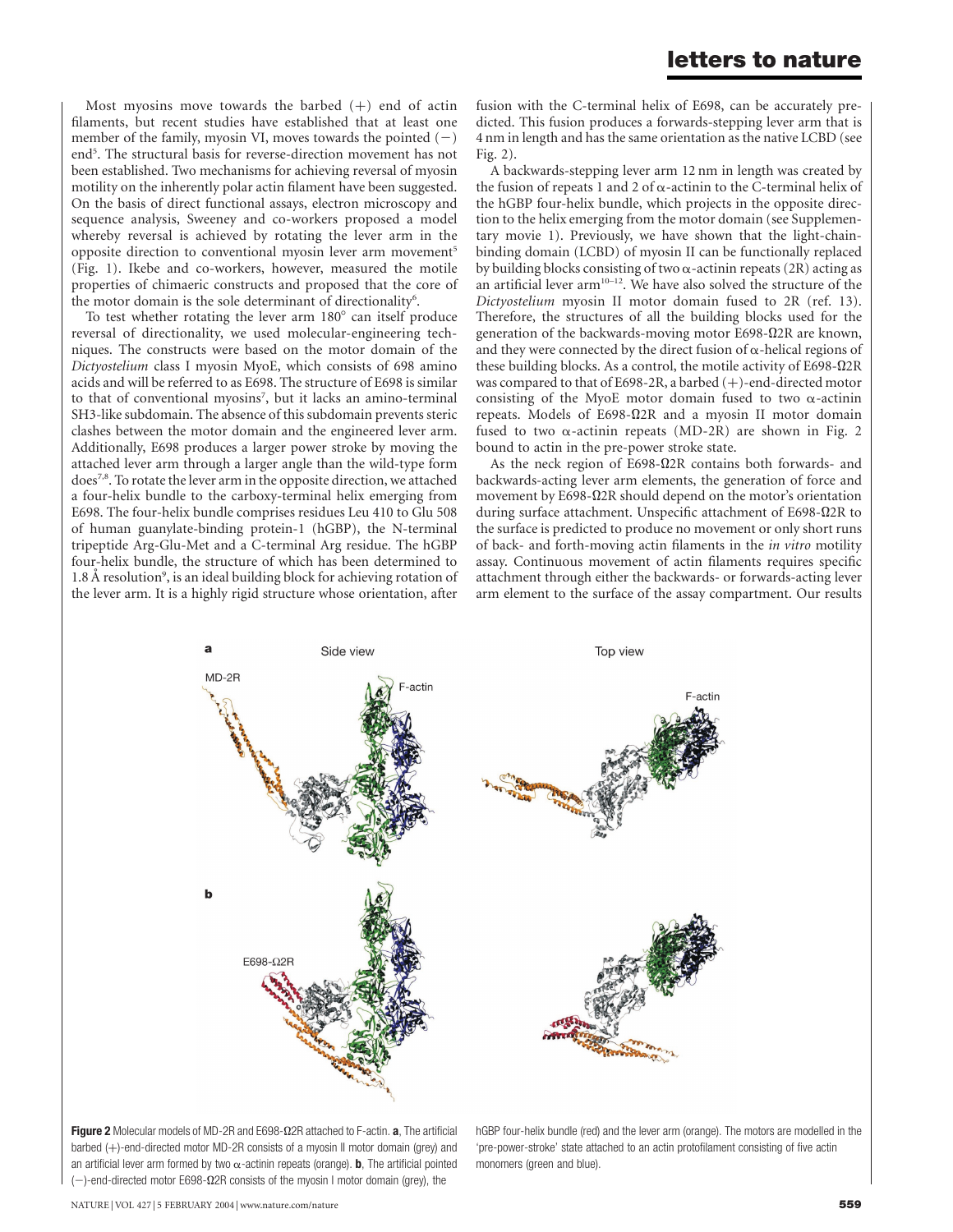# letters to nature

show that these predictions are correct. Short runs of back- and forth-moving actin filaments were observed on surfaces decorated with unspecifically oriented E698- $\Omega$ 2R (see Supplementary Fig. 1). The proportion of moving filaments decreased with increasing E698-Q2R density on the surface owing to the resulting shortening in run length. By contrast, unspecifically attached E698-2R supported continuous sliding of actin filaments with a velocity of  $0.62 \pm 0.01 \,\mathrm{\mu m \,s}^{-1}$  over a wide concentration range.

When the C-terminal His-tag, which is present in both E698-Q2R and E698-2R, was used to attach the constructs in a specific orientation to the anti-His-tag antibody-coated surface, both constructs moved actin filaments continuously and with velocities of approximately 0.7  $\mu$ m s $^{-1}$ . Next, we determined the directionality of the motor constructs using polarity-marked actin filaments. Rhodamine/phalloidin was used to uniformly label and stabilize actin filaments, whereas Alexa Fluor 647 was used to label caps at the pointed  $(-)$  end. Rhodamine fluorescence is shown false-coloured in red and Alexa Fluor 647 fluorescence in green (Fig. 3a). Actin filaments moved with the pointed  $(-)$  end leading on surfaces that were coated either with E698-2R or with rabbit skeletal muscle heavy meromyosin (HMM). This result agrees with myosin-IIderived motors moving towards the barbed  $(+)$  end. By contrast, E698-Q2R attached to an anti-His-tag antibody-coated surface moved filaments with the pointed  $(-)$  end trailing (Fig. 3a), indicating that E698- $\Omega$ 2R is a pointed (-)-end-directed motor (see also Supplementary movies). The sliding velocities of labelled actin filaments obtained following their specific attachment are summarized in Fig. 3b. Positive velocity indicates movement towards the barbed  $(+)$  end, and negative velocity indicates movement towards the pointed  $(-)$  end of actin filaments. The wider



Figure 3 Direction of movement of myosin constructs. a, Movement of dual-labelled F-actin was visualized using a conventional in vitro motility assay<sup>24</sup>. The green tip marks the pointed  $(-)$  end. HMM and E698-2R move filaments with their green tips leading;  $E698-Ω2R$  moves them with their green tips trailing. Panels display the same spatial field at the relative times shown on the left. Bar,  $10 \mu m$ . **b**, Histograms of the velocities of F-actin moving on surface-adsorbed HMM or on His-tag antibody-bound E698-2R and E698- $\Omega$ 2R. Movement towards the barbed (+) end is defined as positive movement.

distribution of velocities observed with E698-Q2R results from a small but notable increase in the frequency of slow events. This bias is due to the presence of a small subpopulation of unspecifically attached E698-Q2R in addition to antibody-bound E698-Q2R.

The results of the *in vitro* motility assays confirm the reversal of the directionality of a barbed  $(+)$ -end-directed motor. The similar absolute velocities of E698-Q2R and E698-2R show that insertion of the hGBP four-helix bundle affects only the direction in which the lever arm projects away from the motor domain and not the protein's interactions with either nucleotides or actin. Our results agree with the findings of Sweeney and co-workers<sup>5</sup> on the directionality of myosin VI. They support a model that proposes that myosins and kinesins, both sharing a common fold consisting of seven  $\beta$ -strands and six  $\alpha$ -helices<sup>14,15</sup>, are intrinsically plus-enddirected motors. Conformational changes in the core motor domain are either amplified or amplified and redirected by the neck region in both protein classes. In evolutionary terms, the insertion of a small domain is a more favourable way to change motor direction than modification of the core motor domain and the basic mechanism by which the motor interacts with nucleotides and its filamentous protein track.

This work builds on protein-engineering approaches developed by our laboratory to elucidate the mechanism underlying motor protein action<sup>16–22</sup>. The control of critical motor parameters such as velocity, force and directionality should greatly facilitate future design and systematic characterization of novel motor proteins suitable for applications ranging from nano-technology to molecular medicine. The engineering of proteins with new and welldefined properties from known building blocks derived from biologically unrelated proteins has a wide range of applications. For example, we are combining fluorescent probe techniques with the engineered attachment of long amplifier elements to study the conformational dynamics of enzymes with high spatial and temporal resolution using near-field microscopy techniques. In addition, to change the dielectric properties of surfaces in a dynamic and tuneable manner, ordered arrays of molecular motors are being created on surfaces using molecular lithography and protein building blocks that support self-assembly into designed networks<sup>23</sup>.  $\Box$ 

#### **Methods**

#### Protein engineering and purification

The expression vector for the production of E698-2R contains sequences encoding a translational fusion of the first 698 residues of Dictyostelium myosin IE, residues 264–505 of Dictyostelium  $\alpha$ -actinin, eYFP and a C-terminal (His)<sub>8</sub> tag. The expression vector for the production of E698-2QR, in addition, contains the sequence encoding residues 410–508 of hGBP inserted between the myosin IE motor domain and the two  $\alpha$ -actinin repeats. The mutation S336E was inserted into both constructs to mimic phosphorylation at the myosin TEDS site. For E698-2R, the sequence of the converter/2R fusion site reads LEMPRT/RASEQTK. For E698-Q2R, the junction between the motor domain and four-helix bundle reads RTREM/LLQ and between the four-helix bundle and 2R it reads HER/RASEQTK. Expression and purification of the artificial motors from Dictyostelium were performed as described previously<sup>16</sup>. Rabbit HMM was prepared according to ref. 24, and rabbit skeletal muscle actin was purified as described previously<sup>25</sup>.

#### Model building and figure preparation

The three-dimensional models of the myosin motor domains attached to F-actin in the 'pre-power-stroke' state were obtained by fitting the atomic models of F-actin<sup>26</sup>, the myosin II motor domain construct MD-2R (ref. 27), and E698-Q2R into the electrondensity map of the Dictyostelium acto-S1 complex<sup>28</sup>. Model building was done with the program Swiss-PdbViewer<sup>29</sup>. Figures 1 and 2 were prepared using POV-Ray (Persistence of Vision Ray Tracer v3.02, 1997, http://www.povray.org).

#### Functional assays

Video-enhanced microscopy and analysis of actin filament sliding were performed as described previously<sup>30</sup>. Double labelling of F-actin was performed according to ref. 6 with minor modifications. G-actin was labelled with a 20-fold molar excess of Alexa Fluor 647 maleimide in the presence of 100 mM KCl, 5 mM MgCl<sub>2</sub>, 1 mM EGTA and 25 mM imidazole-HCl, pH 7.5 (buffer A) in the dark for 2 h at  $4^{\circ}$ C. The reaction was stopped by the addition of a two-fold excess of  $\beta$ -mercaptoethanol. The resulting actin filament seeds (0.5–2  $\mu$ m in length) were collected by centrifugation (100,000 g for 10 min). Labelled filaments were separated from residual dye by gel filtration (Sephadex G-25) in 5 mM Tris,  $0.2 \text{ mM }$  CaCl<sub>2</sub>, 1 mM NaN<sub>3</sub> at pH 7.5 (buffer B), and stabilized with phalloidin. For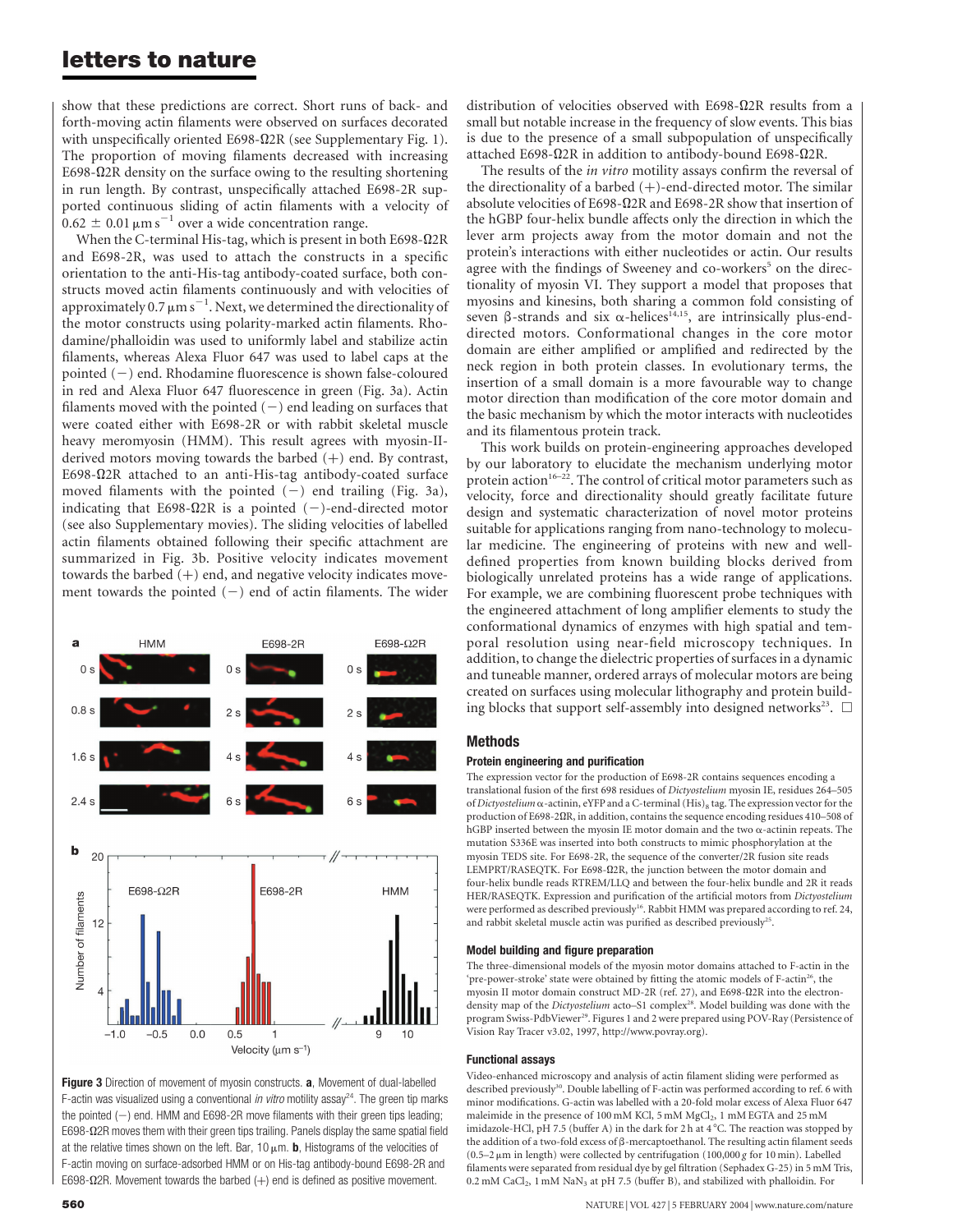elongation, a 10-fold molar excess of unlabelled G-actin in buffer B containing 100 mM KCl was added to the Alexa-Fluor-647-labelled filaments and the reaction was allowed to proceed for 30–120 min on ice. Finally, the double-labelled filaments were diluted to a final concentration of 5 to 20 nM, and the elongated part of the filaments was labelled and stabilized by the addition of rhodamine–phalloidin. Double-labelled filaments were only used fresh and were discarded after 12 h.

Received 3 September; accepted 19 December 2003; doi:10.1038/nature02303.

- 1. Toyoshima, Y. Y. et al. Myosin subfragment-1 is sufficient to move actin filaments in vitro. Nature 328, 536–539 (1987).
- 2. Manstein, D. J., Ruppel, K. M. & Spudich, J. A. Expression and characterization of a functional myosin head fragment in Dictyostelium discoideum. Science 246, 656–658 (1989).
- 3. Rayment, I. et al. Structure of the actin-myosin complex and its implications for muscle contraction. Science 261, 58-65 (1993).
- Berg, J. S., Powell, B. C. & Cheney, R. E. A millennial myosin census. Mol. Biol. Cell 12, 780-794 (2001).
- 5. Wells, A. L. et al. Myosin VI is an actin-based motor that moves backwards. Nature 401, 505-508 (1999).
- 6. Homma, K., Yoshimura, M., Saito, J., Ikebe, R. & Ikebe, M. The core of the motor domain determines the direction of myosin movement. Nature 412, 831–834 (2001).
- 7. Kollmar, M., Dürrwang, U., Kliche, W., Manstein, D. J. & Kull, F. J. Crystal structure of the motor domain of a class-I myosin. EMBO J. 21, 2517–2525 (2002).
- 8. Veigel, C. et al. The motor protein myosin-I produces its working stroke in two steps. Nature 398, 530–533 (1999).
- 9. Prakash, B., Renault, L., Praefcke, G. J., Herrmann, C. & Wittinghofer, A. Triphosphate structure of guanylate-binding protein 1 and implications for nucleotide binding and GTPase mechanism. EMBO J. 19, 4555–4564 (2000).
- 10. Uyeda, T. Q., Abramson, P. D. & Spudich, J. A. The neck region of the myosin motor domain acts as a lever arm to generate movement. Proc. Natl Acad. Sci. USA 93, 4459-4464 (1996).
- 11. Anson, M., Geeves, M. A., Kurzawa, S. E. & Manstein, D. J. Myosin motors with artificial lever arms. EMBO J. 15, 6069–6074 (1996).
- 12. Ruff, C., Furch, M., Brenner, B., Manstein, D. J. & Meyhöfer, E. Single-molecule tracking of myosins with genetically engineered amplifier domains. Nature Struct. Biol. 8, 226–229 (2001).
- 13. Kliche, W., Fujita-Becker, S., Kollmar, M., Manstein, D. J. & Kull, F. J. Structure of a genetically engineered molecular motor. EMBO J. 20, 40–46 (2001).
- 14. Kull, F. J. & Endow, S. A. Kinesin: switch I & II and the motor mechanism. J. Cell Sci. 115, 15–23 (2002).
- 15. Vale, R. D. & Milligan, R. A. The way things move: looking under the hood of molecular motor proteins. Science 288, 88–95 (2000).
- 16. Furch, M., Geeves, M. A. & Manstein, D. J. Modulation of actin affinity and actomyosin adenosine triphosphatase by charge changes in the myosin motor domain. Biochemistry 37, 6317–6326 (1998).
- 17. Furch, M., Remmel, B., Geeves, M. A. & Manstein, D. J. Stabilization of the actomyosin complex by negative charges on myosin. Biochemistry 39, 11602–11608 (2000).
- 18. Van Dijk, J. et al. Differences in the ionic interaction of actin with the motor domains of nonmuscle and muscle myosin II. Eur. J. Biochem. 260, 672–683 (1999).
- 19. Knetsch, M. L. W., Uyeda, T. Q. & Manstein, D. J. Disturbed communication between actin- and nucleotide-binding sites in a myosin II with truncated 50/20-kDa junction. J. Biol. Chem. 274, 20133–20138 (1999).
- 20. Tsiavaliaris, G. et al. Mutations in the relay loop region result in dominant-negative inhibition of myosin II function in Dictyostelium. EMBO Rep. 3, 1099–1105 (2002).
- 21. Ponomarev, M. A., Furch, M., Levitsky, D. I. & Manstein, D. J. Charge changes in loop 2 affect the thermal unfolding of the myosin motor domain bound to F-actin. Biochemistry 39, 4527–4532 (2000).
- 22. Reubold, T. F., Eschenburg, S., Becker, A., Kull, F. J. & Manstein, D. J. A structural model for actininduced nucleotide release in myosin. Nature Struct. Biol. 10, 826–830 (2003).
- 23. Ringler, P. & Schulz, G. E. Self-assembly of proteins into designed networks. Science 302, 106–109 (2003).
- 24. Kron, S. J. & Spudich, J. A. Fluorescent actin filaments move on myosin fixed to a glass surface. Proc. Natl Acad. Sci. USA 83, 6272–6276 (1986).
- 25. Lehrer, S. S. & Kerwar, G. Intrinsic fluorescence of actin. Biochemistry 11, 1211–1217 (1972).
- 26. Lorenz, M., Poole, K. J., Popp, D., Rosenbaum, G. & Holmes, K. C. An atomic model of the unregulated thin filament obtained by X-ray fiber diffraction on oriented actin-tropomyosin gels. J. Mol. Biol. 246, 108–119 (1995).
- 27. Dominguez, R., Freyzon, Y., Trybus, K. M. & Cohen, C. Crystal structure of a vertebrate smooth muscle myosin motor domain and its complex with the essential light chain: visualization of the prepower stroke state. Cell 94, 559–571 (1998).
- 28. Schröder, R. R. et al. Three-dimensional atomic model of F-actin decorated with Dictyostelium myosin S1. Nature 364, 171–174 (1993).
- 29. Guex, N. & Peitsch, M. C. SWISS-MODEL and the Swiss-PdbViewer: an environment for comparative protein modeling. Electrophoresis 18, 2714–2723 (1997).
- 30. Herm-Götz, A. et al. Toxoplasma gondii myosin A and its light chain: a fast, single-headed, plus-enddirected motor. EMBO J. 21, 2149–2158 (2002).

#### Supplementary Information accompanies this paper on www.nature.com/nature.

Acknowledgements We thank S. Zimmermann for excellent technical assistance, R. Fedorov for providing Fig. 1, H. Faulstich for providing rhodaminephalloidin, C. Herrmann for the hGBP-1 cDNA, R. S. Goody, K. C. Holmes, M. A. Geeves, F. J. Kull, R. Maytum and D. P. Mulvihill for comments and discussions, and K. C. Holmes for continuous support. The work was supported by grants from the Deutsche Forschungsgemeinschaft (to D.J.M.).

Competing interests statement The authors declare that they have no competing financial interests.

**Correspondence** and requests for materials should be addressed to D.I.M. (manstein@bpc.mh-hannover.de).

NATURE | VOL 427 | 5 FEBRUARY 2004 | www.nature.com/nature 561

# Crystal structure and mechanism of a bacterial fluorinating enzyme

..............................................................

#### Changjiang Dong $^1$ , Fanglu Huang $^2$ , Hai Deng $^1$ , Christoph Schaffrath $^1$ , Jonathan B. Spencer<sup>2</sup>, David O'Hagan<sup>1</sup> & James H. Naismith<sup>1</sup>

 $^1$ Centre for Biomolecular Sciences, The University, St Andrews, Fife KY16 9ST, UK <sup>2</sup>University Chemical Laboratory, Lensfield Road, Cambridge CB2 1EW, UK .............................................................................................................................................................................

Fluorine is the thirteenth most abundant element in the earth's crust, but fluoride concentrations in surface water are low and fluorinated metabolites are extremely rare<sup>1,2</sup>. The fluoride ion is a potent nucleophile in its desolvated state, but is tightly hydrated in water and effectively inert. Low availability and a lack of chemical reactivity have largely excluded fluoride from biochemistry: in particular, fluorine's high redox potential precludes the haloperoxidase-type mechanism<sup>3,4</sup> used in the metabolic incorporation of chloride and bromide ions. But fluorinated chemicals are growing in industrial importance, with applications in pharmaceuticals, agrochemicals and materials products<sup>5-7</sup>. Reactive fluorination reagents requiring specialist process technologies are needed in industry and, although biological catalysts for these processes are highly sought after, only one enzyme that can convert fluoride to organic fluorine has been described<sup>8</sup>. Streptomyces cattleya can form carbon-fluorine bonds<sup>9</sup> and must therefore have evolved an enzyme able to overcome the chemical challenges of using aqueous fluoride. Here we report the sequence and three-dimensional structure of the first native fluorination enzyme, 5'-fluoro-5'-deoxyadenosine synthase, from this organism. Both substrate and products have been observed bound to the enzyme, enabling us to propose a nucleophilic substitution mechanism for this biological fluorination reaction.

When grown in the presence of  $F^-$  ions, S. cattleya secretes fluoroacetate and 4-fluorothreonine, demonstrating its ability to biosynthesize organofluorine metabolites<sup>9</sup>. This organism contains an enzyme with a relative molecular mass  $(M_r)$  of 32,200 that has been shown to catalyse the formation of a C–F bond by combining S-adenosyl-L-methionine (SAM) and  $F^-$  to generate 5'-fluoro-5'deoxyadenosine (5'-FDA) and L-methionine (ref. 10 and Fig. 1). Purification<sup>11</sup> and now overexpression of 5'-fluoro-5'-deoxyadenosine synthase (5'-FDAS) have allowed a fuller characterization of activity: the enzyme has a catalytic rate constant  $(k_{cat})$  of 0.07 min<sup>-1</sup>, a Michaelis constant  $(K<sub>m</sub>)$  for F<sup>-</sup> of 2 mM, and a  $K<sub>m</sub>$ 



Figure 1 5'-FDAS from S. cattleya catalyses the formation of 5'-FDA from SAM and an  $F^-$  ion. 5'-FDA is the first-formed organofluorine metabolite, which is ultimately converted to fluoroacetate (FAc) and 4-fluorothreonine (4-FT) through fluoroacetaldehyde (FAld) by S. cattleya<sup>30</sup>. FAc is a toxin and 4-FT has antibiotic activity.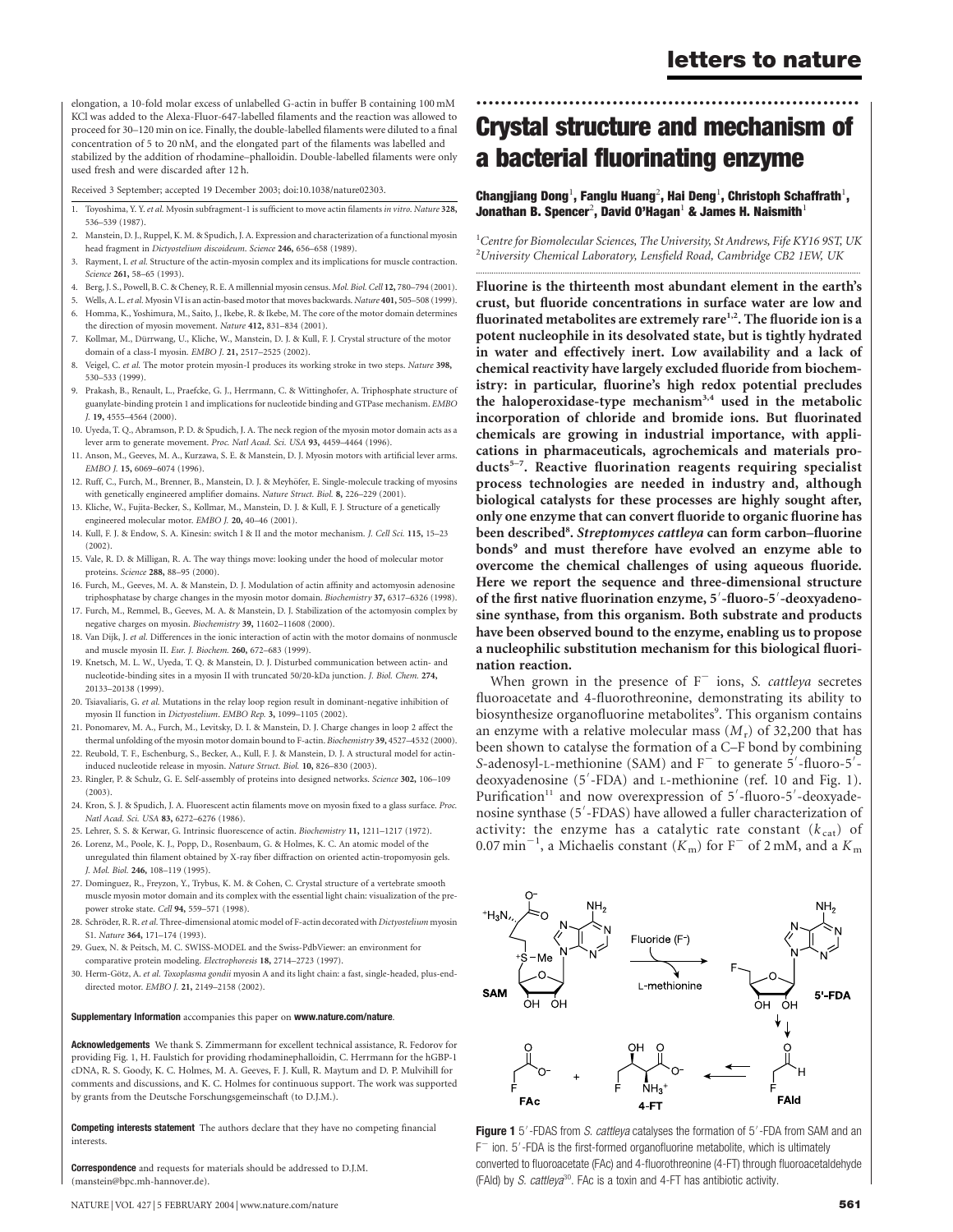# **SUPPLEMENTAL INFORMATION**



### **Supplemental Figure 1**

Graphical representation of the back and forth movement of four actin filaments on a lawn of non-specifically adsorbed E698-Ω2R.



### **Supplemental Movie 1**

Molecular model of an artificial barbed (+) end directed myosin motor that is attached in the 'pre-power-stroke' state to an actin protofilament consisting of five actin monomers (green and blue). The motor is created by fusing three pre-existing molecular building blocks: a class-I myosin motor domain (grey), a directional inverter formed by a segment of human Guanylate Binding Protein-1 (red), and an artificial lever arm formed by two  $\alpha$ -actinin repeats (orange).